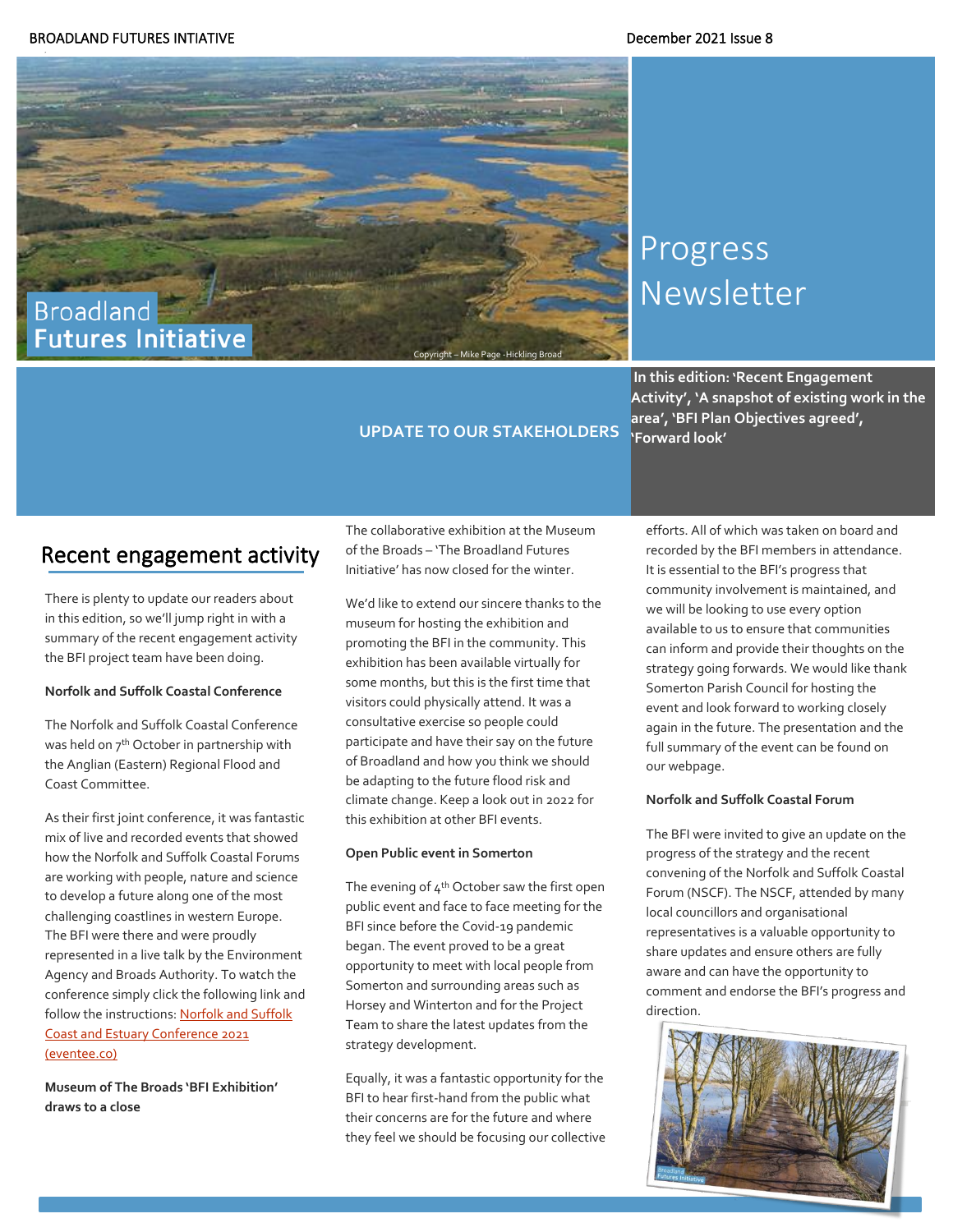# A snapshot of existing work in the area

The BFI will take several years to complete which is necessary given the size and complexity of the area being considered. However, we are keen to show that action on the ground to manage flood risk day-to-day is not being prevented or delayed whilst awaiting the BFI strategy. The following are some brief examples of what is currently underway or being planned by our partners.

Spring this year marked the end of the Broadland Flood Alleviation Project (BFAP). Born out of the previous strategy for managing flood risk within the Broads, over a 20-year period more than 240km of flood embankments and other risk management structures have been raised and strengthened by Broadland Environmental Services Limited (BESL). Following the end of the BFAP responsibility has returned to the Environment Agency who undertake regular inspections and maintenance of the flood defences.

The Water Management Alliance is currently seeking approval to replace 13 pumping stations, two culverts and decommission 2 pumping stations to manage statutory environmental obligations whilst also managing tidal, fluvial and surface water flooding. The new pumping stations will comprise state of the art Archimedes screw pumps, which allow for the passage of fish and eels whilst maintaining the water level regime in the Upper Thurne catchment.

Archimedes screw pumps offer reduced long term maintenance costs and ensures the long-term management of water levels and water quality within the Broads. Following approval, the scheme is aiming to be largely completely by 2025

Turning to the coast, the Environment Agency undertakes annual surveys of the beach levels in front of the concrete flood wall between Eccles and Winterton. This flood wall prevents a breach in the sand dunes that could result in extensive landward flooding. Informed by the monitoring the Environment Agency has started to prepare a business case

that will seek approval and funding to address the gradual decline in beach volume that is occurring in certain places. This may involve a new phase of bringing in dredged sand to build up the beach levels and so prevent the flood wall from being undermined.

The above are all examples of different ways of managing the risk of flooding in Broadland. For more information on this topic see the document '*Current Approaches to Flood Risk Management within the Plan Area*' available on th[e BFI website.](https://www.broads-authority.gov.uk/looking-after/climate-change/broadland-futures-initiative)

# BFI plan objectives agreed

*While reading this section, it may be useful to also read the accompanying document titled "BFI Objectives Summary."* 

The intention of the BFI is to produce a plan for how we manage the risk of flooding in the future. In preparing the plan the BFI aims to put **people at the heart of decision making**. Therefore, a draft of the plan objectives was shared with the local councillors who will make core decisions as part of the BFI Elected Members Forum on behalf of local communities and stakeholders. The following questions were provided to prompt responses.

- **Do you agree with the proposed vision for the BFI plan that** *"Together, we improve the resilience of people, places and the environment to flooding, as we adapt to the changing climate"?*
- **Are there any important aspects of the plan area which could be impacted by flooding and which may not be covered by the objectives?**

We used the feedback from the Elected Members Forum and stakeholders to finalise the objectives attached alongside your newsletter.

The plan vision and objectives were then approved by the Elected Members Forum.

Note that the objectives are not prioritised. However, this may be something we consider further down the line in situations where we are constrained (e.g. by funding) to fulfil some objectives more than others.

Essentially, the BFI plan objectives will **guide how actions for managing flooding are developed and evaluated**, so that preferred actions are selected. The transparent process for selection of actions will be set out in a future separate document and will show how legal and good practice requirements will be integrated with wider considerations. The objectives have come from careful consideration of the following sources of information:

- Desires for future flood management, expressed through a virtual exhibition and consultations with the people who live, work and visit the BFI area. Therefore, drawing on the knowledge and experience of local communities.
- Strategies of the Environment Agency, Lead Local Flood Authorities, Broads Authority, Internal Drainage Boards and other BFI partner organisations, as well as the aspirations from local and regional bodies which are not directly involved with managing flooding.
- Findings of technical studies undertaken for the BFI area, including investigations into natural processes operating at the coast, opportunities for improving natural capital, the likely impacts of climate change and the already extensive influence of flood management in Broadland.

In the same way as the social, natural and economic characteristics of the BFI area are closely interconnected, so are the objectives. However, as you will see upon viewing the objectives summary attached to this